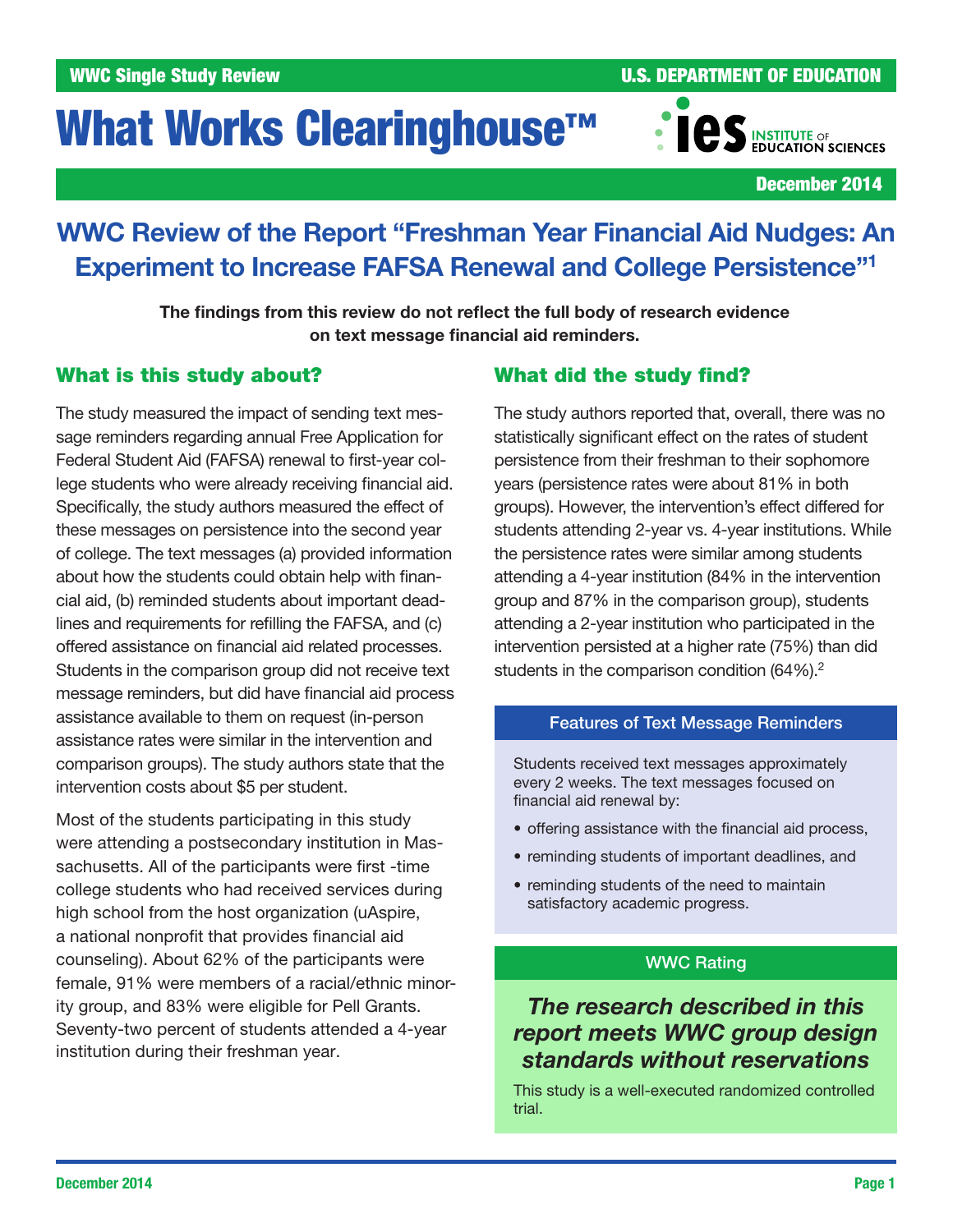## Appendix A: Study details

Castleman, B. L., & Page, L. C. (2014). *Freshman year financial aid nudges: An experiment to increase FAFSA renewal and college persistence* (EdPolicyWorks Working Paper Series No. 29). Charlottesville, VA: EdPolicyWorks.

| <b>Setting</b>                              | The students in this sample were attending postsecondary institutions, most of which were<br>located in Massachusetts.                                                                                                                                                                                                                                                                                                                                                                                                                                                                                                                                                                                                                                        |
|---------------------------------------------|---------------------------------------------------------------------------------------------------------------------------------------------------------------------------------------------------------------------------------------------------------------------------------------------------------------------------------------------------------------------------------------------------------------------------------------------------------------------------------------------------------------------------------------------------------------------------------------------------------------------------------------------------------------------------------------------------------------------------------------------------------------|
| <b>Study sample</b>                         | The sample included 808 students. Most of the students participating in this study were<br>attending a postsecondary institution in Massachusetts. All of the participants were first-time<br>college students who were receiving financial aid. About 62% of the participants were female,<br>91% were members of a racial/ethnic minority group, and 83% were eligible for Pell Grants. All<br>of the students in the sample had received services during high school from the host organiza-<br>tion (uAspire, a national nonprofit organization that provides financial aid counseling). To be<br>included in the study, students must have had a cell phone number on file with uAspire and<br>must have enrolled in college for the fall 2012 semester. |
| <b>Intervention</b><br>group                | The intervention group in the study was comprised of students who were randomly assigned<br>to receive the text message reminders.                                                                                                                                                                                                                                                                                                                                                                                                                                                                                                                                                                                                                            |
| <b>Comparison</b><br>group                  | The comparison group in the study was comprised of students who were randomly assigned<br>not to receive the text message reminders. These students were eligible for support from<br>uAspire on request.                                                                                                                                                                                                                                                                                                                                                                                                                                                                                                                                                     |
| <b>Outcomes and</b><br>measurement          | The study reported findings for one eligible outcome - persistence from the first year to the<br>second year of college. The outcome measure was based on data from the National Student<br>Clearinghouse.                                                                                                                                                                                                                                                                                                                                                                                                                                                                                                                                                    |
| <b>Support for</b><br><b>implementation</b> | The authors did not provide information on training received by uAspire counselors.                                                                                                                                                                                                                                                                                                                                                                                                                                                                                                                                                                                                                                                                           |
| <b>Reason for</b><br>review                 | This study was reviewed by the WWC in response to receiving significant media attention.                                                                                                                                                                                                                                                                                                                                                                                                                                                                                                                                                                                                                                                                      |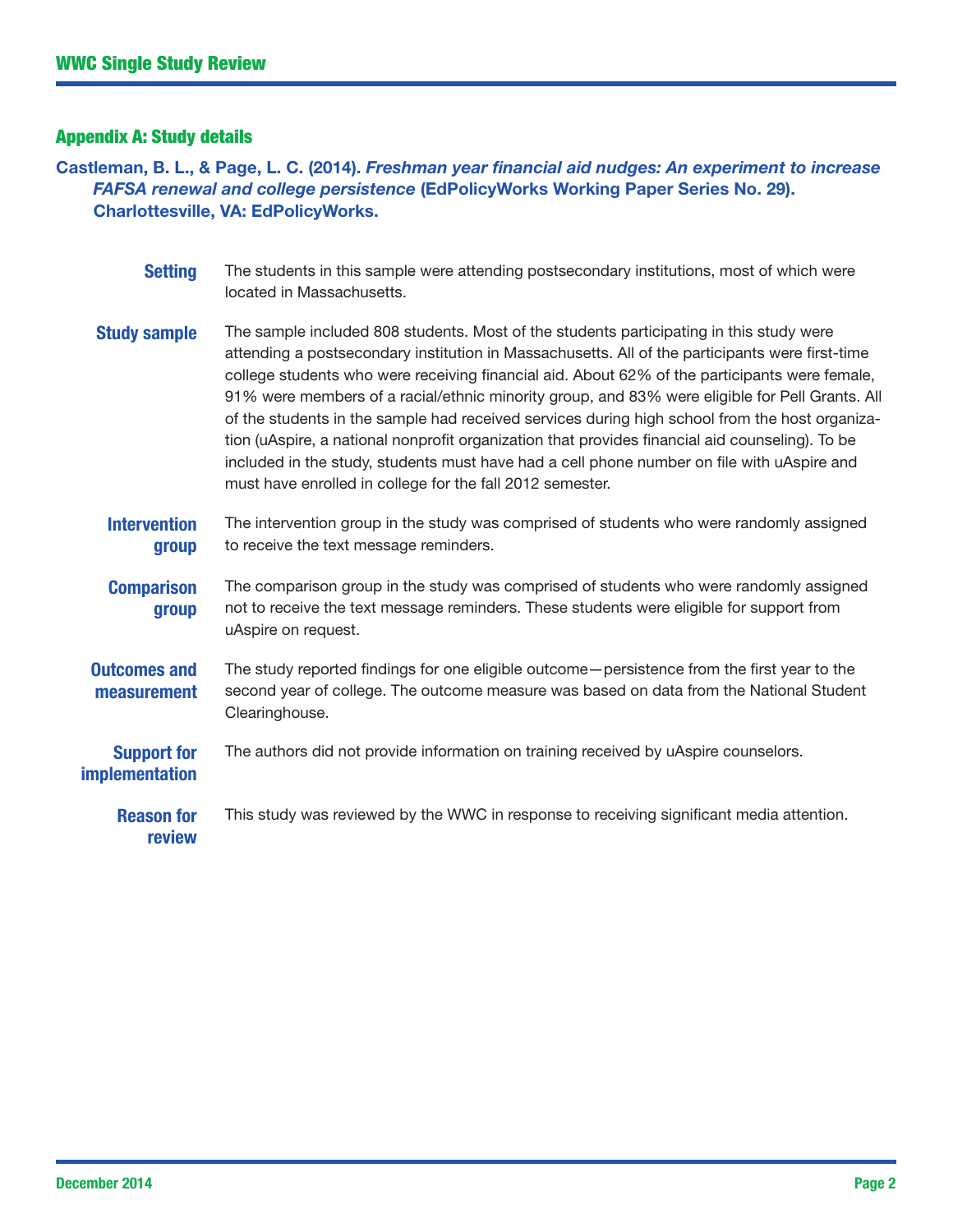## Appendix B: Outcome measure for the credit accumulation domain

| <b>Credit accumulation</b> |                                                                                                                                                                                                      |
|----------------------------|------------------------------------------------------------------------------------------------------------------------------------------------------------------------------------------------------|
| Persistence                | This outcome is measured via a binary indicator of whether or not the student re-enrolled in college for the fall<br>semsester of the second year, obtained from the National Student Clearinghouse. |

Study Notes: This study also assessed the impact of text message reminders on several indicators related to intervention take up and on whether students re-enrolled at the same institution. None of these outcomes were eligible for review under the Postsecondary Education review protocol, and therefore, are not included in this single study review.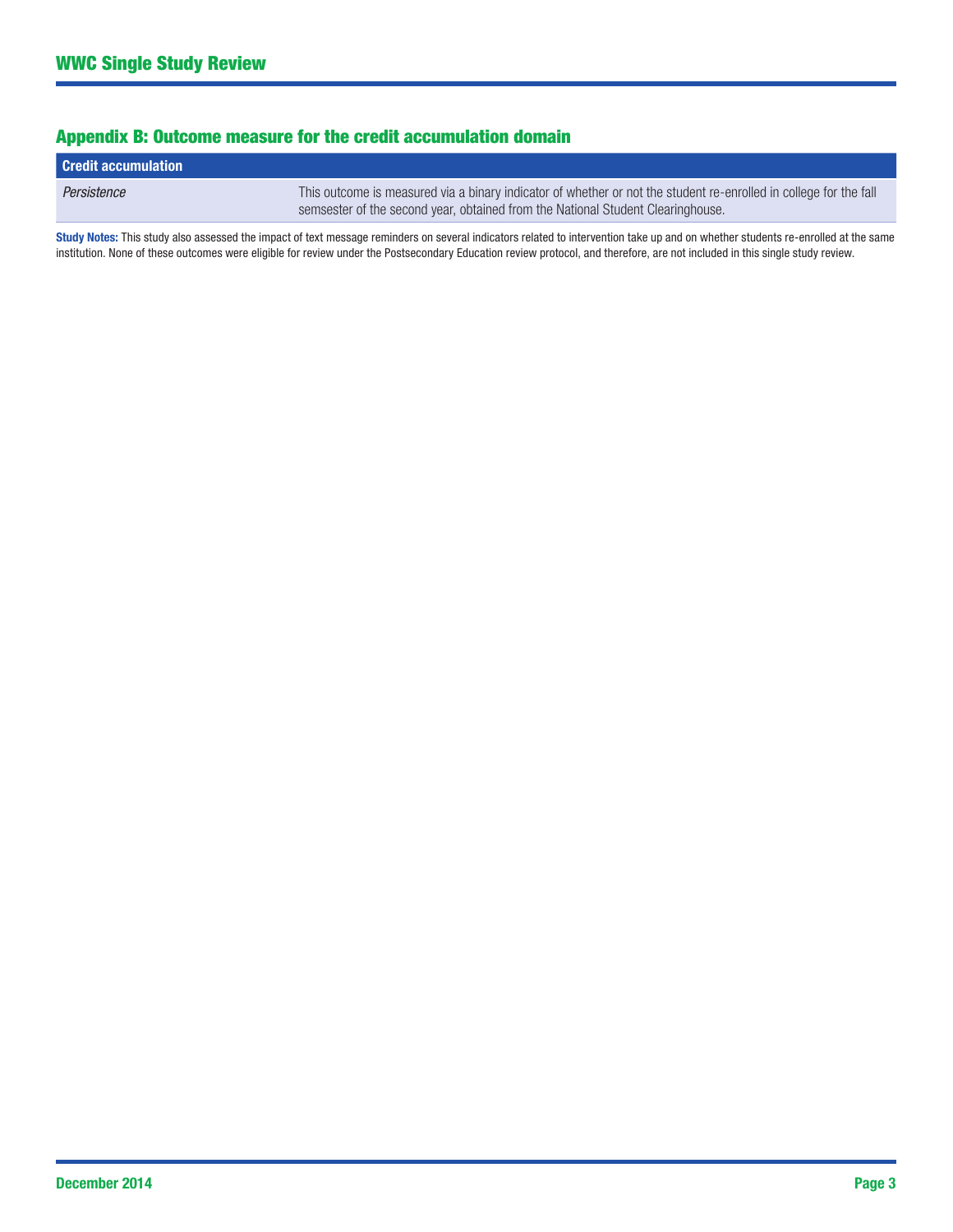|  |  |  |  |  |  | <b>Appendix C: Study findings for the credit accumulation domain</b> |  |
|--|--|--|--|--|--|----------------------------------------------------------------------|--|
|--|--|--|--|--|--|----------------------------------------------------------------------|--|

|                                        |                           |                       | <b>Mean</b><br>(standard deviation) |                            | <b>WWC calculations</b>   |                       |                                            |                 |
|----------------------------------------|---------------------------|-----------------------|-------------------------------------|----------------------------|---------------------------|-----------------------|--------------------------------------------|-----------------|
| <b>Domain and</b><br>outcome measure   | <b>Study</b><br>sample    | <b>Sample</b><br>size | <b>Intervention</b><br>group        | <b>Comparison</b><br>group | <b>Mean</b><br>difference | <b>Effect</b><br>size | <b>Improvement</b><br>index                | <i>p</i> -value |
| <b>Credit accumulation</b>             |                           |                       |                                     |                            |                           |                       |                                            |                 |
| Persistence                            | Postsecondary<br>students | 808<br>students       | 81%                                 | 81%                        | $1\%$                     | $+0.02$               | $+1$                                       | > .05           |
| Domain average for credit accumulation |                           |                       |                                     |                            | $+0.02$                   | $+1$                  | <b>Not</b><br>statistically<br>significant |                 |

- the comparison group. The effect size is a standardized measure of the effect of an intervention on individual outcomes, representing the average change expected for all individu - rounded to two decimal places; the average improvement index is calculated from the average effect size. The statistical significance of the study's domain average was deter Table Notes: For mean difference, effect size, and improvement index values reported in the table, a positive number favors the intervention group and a negative number favors als who are given the intervention (measured in standard deviations of the outcome measure). The improvement index is an alternate presentation of the effect size, reflecting the change in an average individual's percentile rank that can be expected if the individual is given the intervention. The WWC-computed average effect size is a simple average mined by the WWC; for example, the study is characterized as having a statistically significant positive effect because univariate statistical tests are reported for each outcome measure, the effect for at least one measure within the domain is positive and statistically significant, and no effects are negative and statistically significant, accounting for multiple comparisons. Some statistics may not sum as expected due to rounding.

Study Notes: No corrections for clustering or multiple comparisons and no difference-in-differences adjustment were needed. The p-value presented here was reported in the original study. Unadjusted standard error estimates were obtained from the study authors. These statistics form the basis of the effect size calculation. Some statistics may not sum as expected due to rounding.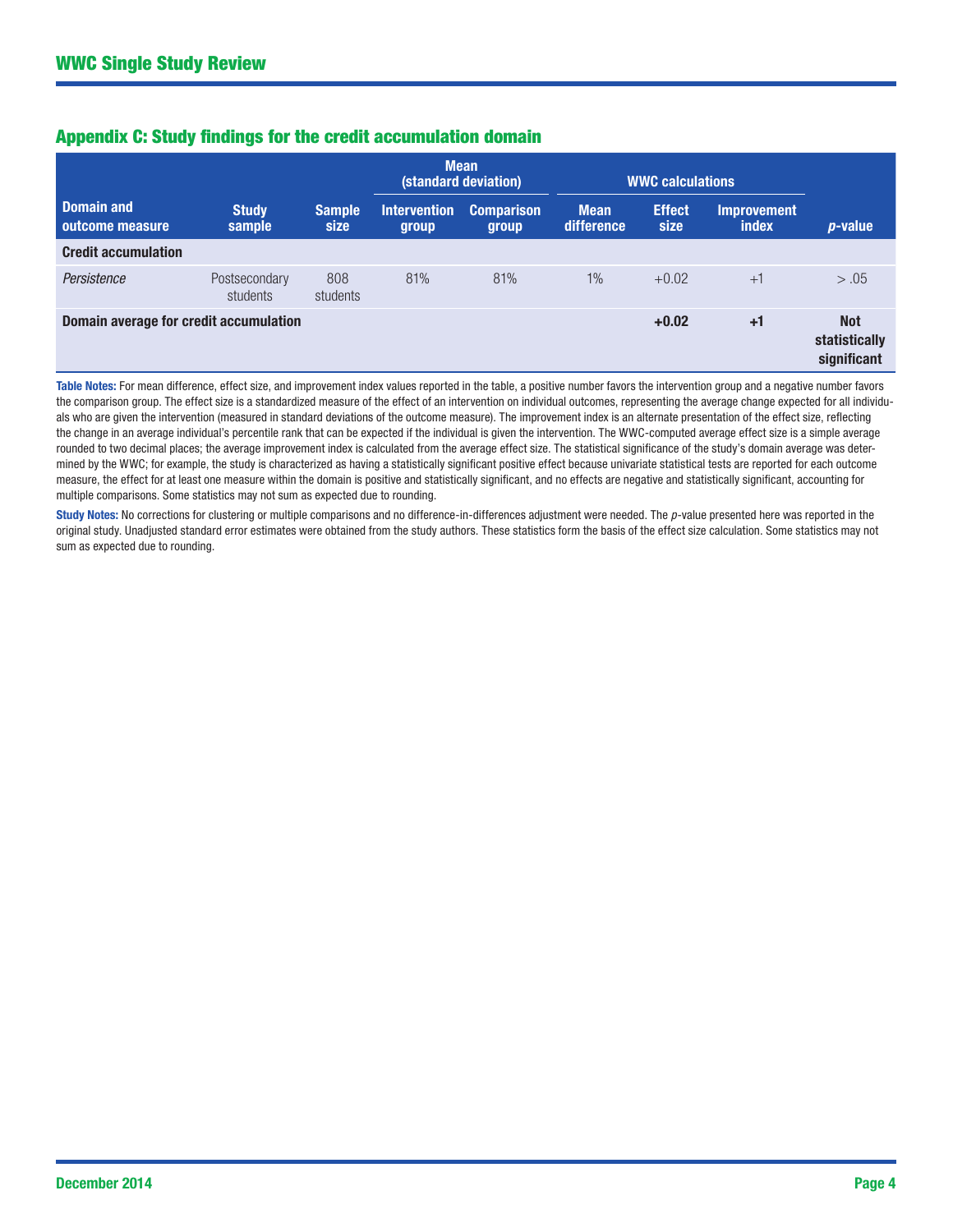|                                      |                              |                       | <b>Mean</b><br>(standard deviation) |                            | <b>WWC calculations</b>   |                       |                                    |                 |
|--------------------------------------|------------------------------|-----------------------|-------------------------------------|----------------------------|---------------------------|-----------------------|------------------------------------|-----------------|
| <b>Domain and</b><br>outcome measure | <b>Study</b><br>sample       | <b>Sample</b><br>size | <b>Intervention</b><br>group        | <b>Comparison</b><br>group | <b>Mean</b><br>difference | <b>Effect</b><br>size | <b>Improvement</b><br><b>index</b> | <i>p</i> -value |
| <b>Credit accumulation</b>           |                              |                       |                                     |                            |                           |                       |                                    |                 |
| Persistence                          | 4-year<br>institution        | 583 students          | 84%                                 | 87%                        | $-3%$                     | $-0.11$               | $-4$                               | > .05           |
| Persistence                          | 2-year<br><i>institution</i> | 225 students          | 75%                                 | 64%                        | 11%                       | 0.28                  | $+11$                              | < .05           |

## Appendix D: Supplemental findings for the credit accumulation domain

Table Notes: The supplemental findings presented in this table are additional findings that do not factor into the determination of the evidence rating. For mean difference, effect size, and improvement index values reported in the table, a positive number favors the intervention group and a negative number favors the comparison group. The effect size is a standardized measure of the effect of an intervention on individual outcomes, representing the average change expected for all individuals who are given the intervention (measured in standard deviations of the outcome measure). The improvement index is an alternate presentation of the effect size, reflecting the change in an average individual's percentile rank that can be expected if the individual is given the intervention.

Study Notes: No corrections for clustering or multiple comparisons and no difference-in-differences adjustments were needed. The p-values presented here were reported in the original study. Using data obtained from the study authors, tests for subgroup interaction revealed a statistically significant difference in effects across subgroups.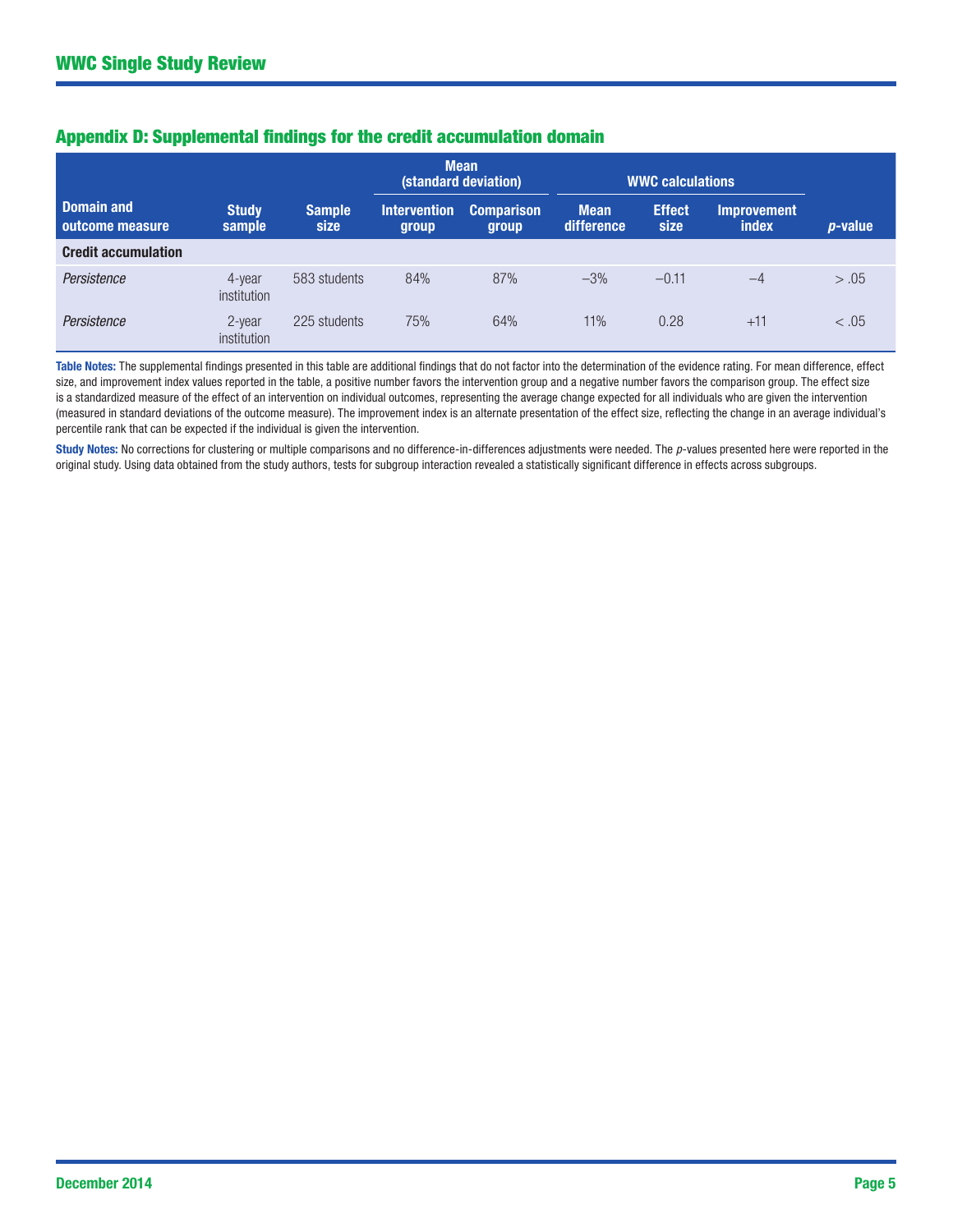## Endnotes

<sup>1</sup> Single study reviews examine evidence published in a study (supplemented, if necessary, by information obtained directly from the authors) to assess whether the study design meets WWC design standards. The review reports the WWC's assessment of whether the study meets WWC design standards and summarizes the study findings following WWC conventions for reporting evidence on effectiveness. This study was reviewed using the Postsecondary Education topic area review protocol, version 3.0. The WWC rating applies only to the study outcomes that were eligible for review under this topic area. The reported analyses in this SSR are only for those eligible outcomes that either met WWC design standards without reservations or met WWC design standards with reservations, and do not necessarily apply to all results presented in the study.

<sup>2</sup> There were outcomes included in the study that are not described in this WWC report—several indicators related to intervention take up, and on whether students re-enrolled at the same institution. See the study notes in Appendix B for more information.

#### Recommended Citation

U.S. Department of Education, Institute of Education Sciences, What Works Clearinghouse. (2014, December). *WWC review of the report: Freshman year financial aid nudges: An experiment to increase FAFSA renewal and college persistence.* Retrieved from http://whatworks.ed.gov